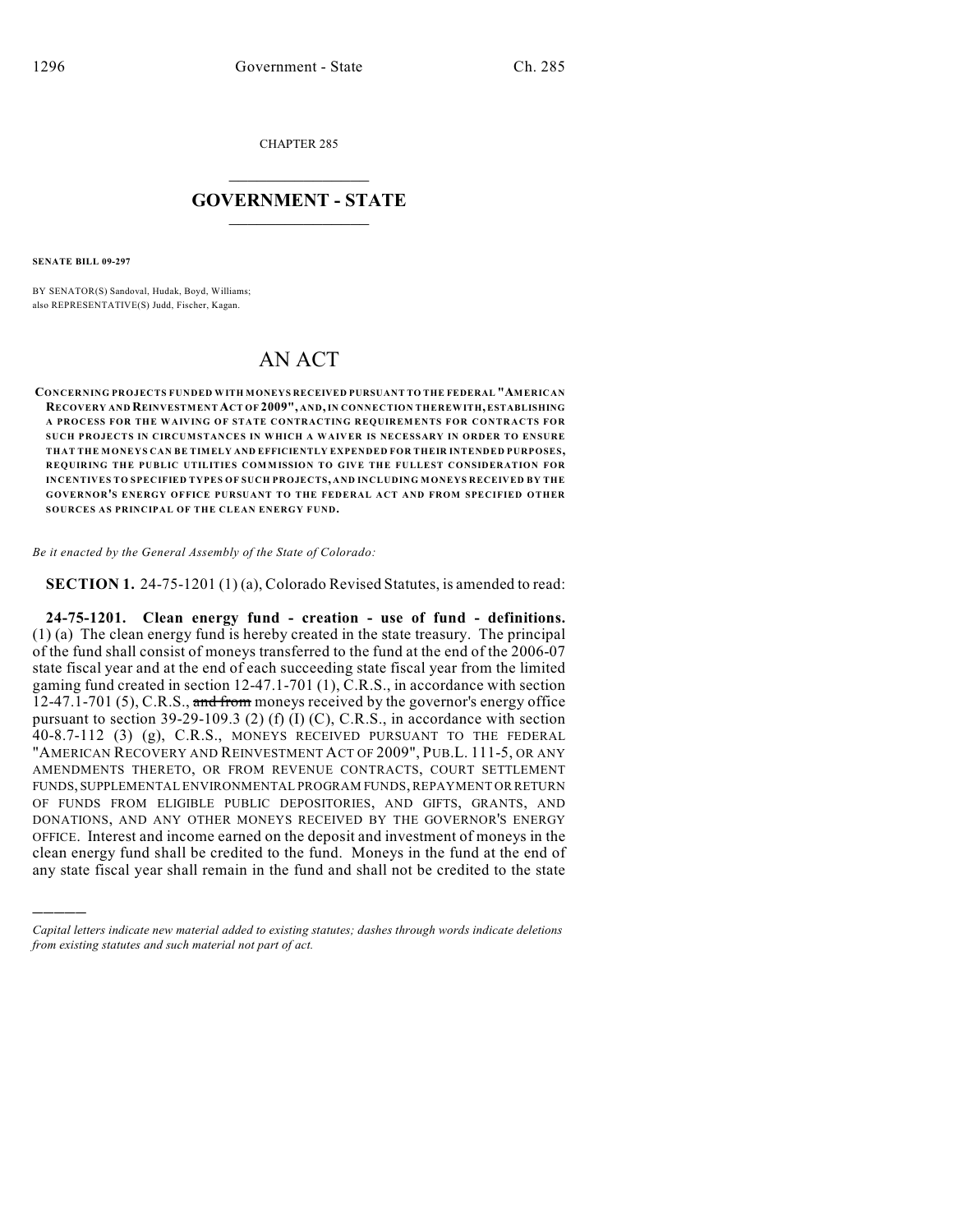general fund or any other fund.

**SECTION 2.** Part 2 of article 103 of title 24, Colorado Revised Statutes, is amended BY THE ADDITION OF A NEW SECTION to read:

**24-103-206.5. Procurements funded with federal "American Recovery and Reinvestment Act of 2009" moneys - waiver of "Procurement Code" requirements - repeal.** (1) NOTWITHSTANDING ANY OTHER PROVISION OF THIS CODE, IF FUNDING FOR A PROCUREMENT INCLUDES MONEYS RECEIVED PURSUANT TO THE FEDERAL "AMERICAN RECOVERY AND REINVESTMENT ACT OF 2009", PUB.L. 111-5, OR ANY AMENDMENTS THERETO, AN EXECUTIVE DIRECTOR OF A PRINCIPAL DEPARTMENT OF STATE GOVERNMENT OR A DIRECTOR OF AN EXECUTIVE BRANCH STATE GOVERNMENT OFFICE THAT IS NOT PART OF A PRINCIPAL DEPARTMENT OF STATE GOVERNMENT MAY REQUEST A WAIVER OF ONE OR MORE PROVISIONS OF THIS CODE TO THE EXTENT THE WAIVER IS NECESSARY TO EXPEDITE THE USE OF THE MONEYS IN A TRANSPARENT AND ACCOUNTABLE MANNER CONSISTENT WITH THE GOALS AND PURPOSES OF THE FEDERAL ACT OR TO THE EXTENT STRICT ADHERENCE TO THE CODE WOULD SUBSTANTIALLY IMPEDE THE ABILITY OF THE STATE TO EXPEND THE MONEYS IN THE MANNER OR WITHIN THE TIME REQUIRED BY THE FEDERAL ACT OR ANY OTHER APPLICABLE FEDERAL LAW. A WAIVER SHALL BE GRANTED UPON THE WRITTEN APPROVAL OF BOTH THE ATTORNEY GENERAL AND THE EXECUTIVE DIRECTOR OF THE DEPARTMENT OF PERSONNEL, OR SUCH OFFICIALS' RESPECTIVE DESIGNEES, CONFIRMING THAT THE REQUESTED WAIVER MEETS THE CRITERIA SET FORTH IN THIS SUBSECTION (1). A WRITTEN DETERMINATION OF THE BASIS FOR AND SCOPE OF THE WAIVER, INCLUDING BUT NOT LIMITED TO THE SPECIFIC CODE PROVISION BEING WAIVED AND THE ALTERNATIVE SELECTION PROCESS TO BE USED, SHALL BE SIGNED BY THE REQUESTING EXECUTIVE DIRECTOR OR DIRECTOR, THE ATTORNEY GENERAL, AND THE EXECUTIVE DIRECTOR OF THE DEPARTMENT OF PERSONNEL, OR, AS APPLICABLE, SUCH OFFICIALS' DESIGNEES, AND SHALL BE INCLUDED IN THE CONTRACT FILE, PROVIDED TO THE COLORADO ECONOMIC RECOVERY ACCOUNTABILITY BOARD, OR ANY SUCCESSOR BOARD, AND MADE PUBLICLY AVAILABLE BY POSTING ON THE OFFICIAL COLORADO ECONOMIC RECOVERY AND ACCOUNTABILITY WEB SITE.

(2) THIS SECTION IS REPEALED, EFFECTIVE JULY 1, 2013.

**SECTION 3.** 40-2-123, Colorado Revised Statutes, is amended BY THE ADDITION OF A NEW SUBSECTION to read:

**40-2-123. New energy technologies - consideration by commission incentives - demonstration projects - definitions - legislative declaration repeal.** (3.5) (a) THE COMMISSION SHALL GIVE THE FULLEST POSSIBLE CONSIDERATION TO PROJECTS THAT ARE ELIGIBLE FOR FULL OR PARTIAL FUNDING UNDER THE FEDERAL "AMERICAN RECOVERY AND REINVESTMENT ACT OF 2009", PUB.L. 111-5, REFERRED TO IN THIS SUBSECTION (3.5) AS THE "FEDERAL ACT", OR ANY AMENDMENTS THERETO.

(b) THE COMMISSION MAY CREATE INCENTIVES AND ESTABLISH PERFORMANCE GOALS FOR A UTILITY RELATED TO ANY PROJECT THAT THE UTILITY PROPOSES THAT:

(I) PROMOTES RENEWABLE ENERGY, DEMAND SIDE MANAGEMENT, ENERGY